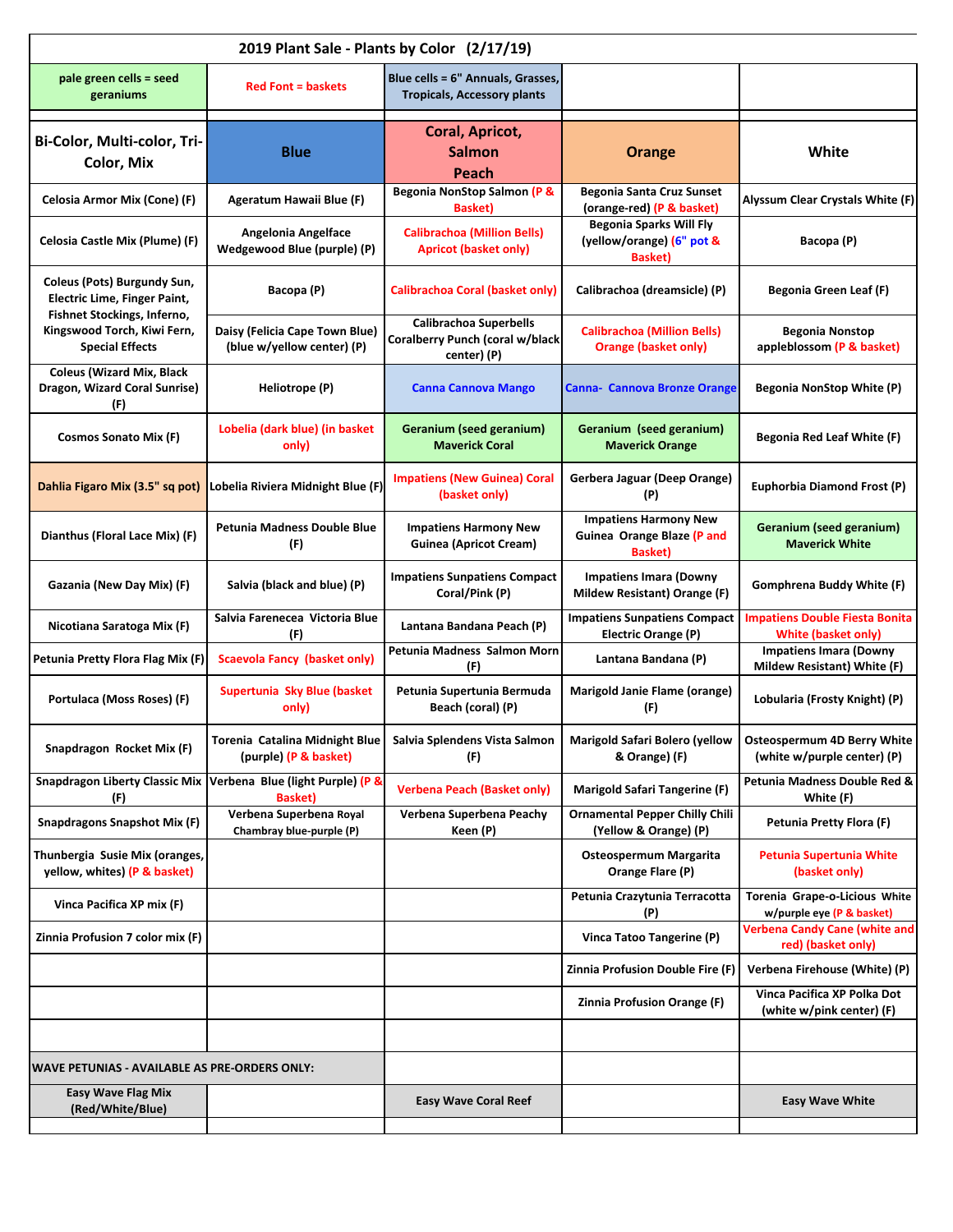| 2019 Plant Sale - Plants by Color (2/17/19)                                       |                                                                     |                                                                                 |                                                                                   |                                                            |  |  |  |
|-----------------------------------------------------------------------------------|---------------------------------------------------------------------|---------------------------------------------------------------------------------|-----------------------------------------------------------------------------------|------------------------------------------------------------|--|--|--|
| pale green cells = seed<br>geraniums                                              | <b>Red Font = baskets</b>                                           | Blue cells = 6" Annuals, Grasses,<br><b>Tropicals, Accessory plants</b>         |                                                                                   |                                                            |  |  |  |
| Yellow                                                                            | <b>Purple/Violet</b>                                                |                                                                                 | <b>Red</b>                                                                        |                                                            |  |  |  |
| Asclepias Silky Gold (P)                                                          | <b>Alyssum Crystals Purple (F)</b>                                  | Osteospermum 4D (P)                                                             | Begonia Dragon Wing (P &<br>basket)                                               | Impatiens Imara (downy mildew<br>resistant) (F)            |  |  |  |
| Begonia NonStop (P & basket)                                                      | <b>Angelonia Angelface</b><br>Wedgewood Blue (Purple) (P)           | Petunia Madness (double blue)<br>(P)                                            | Begonia Green Leaf Scarlet (F)                                                    | <b>Impatiens Sunpatiens Compact</b><br>Fire Red (P)        |  |  |  |
| <b>Calibrachoa Superbells Double</b><br>Chiffon (P)                               | <b>Browallia (P)</b>                                                | <b>Petunia Novelty Night Sky</b><br>(purple w/white speckles) (P &<br>basket)   | <b>Begonia Nonstop (P &amp; Basket)</b>                                           | <b>Ivy Geranium (Red) (basket</b><br>only)                 |  |  |  |
| <b>Calibrochoa Tropical Sunrise</b><br>(pink/red/yellow flowers)<br>(basket only) | <b>Calibrachoa (Million Bells) Plum</b><br>(basket only)            | Petunia Supertunia Pricilla (light<br>purple with deep purple veins) (P)        | Begonia Red Leaf Bada Boom<br>Scarlet (F)                                         | Lantana Bandana (cherry) (P)                               |  |  |  |
| <b>Canna - Cannova Yellow</b>                                                     | Calibrachoa Blue Moon Punch (2<br>tone purple w/yellow eye) (P)     | Salvia Black and Blue (P)                                                       | Begonia Santa Cruz Sunset<br>(orange-red) (P & basket)                            | Marigold Safari Red (dark russet<br>red) (F)               |  |  |  |
| Gerbera Jaguar (P)                                                                | Datura (Thorn Apple) ballerina<br>purple                            | Salvia Farenecea Evolution<br>Violet (F)                                        | <b>Calibrachoa (Million Bells) Red</b><br>(basket only)                           | Pentas Dark Red (P)                                        |  |  |  |
| Lantana landscape Bandana<br>Lemon Zest (P)                                       | Dianthus (Floral Lace Purple) (F)                                   | <b>Strobilanthus (Persian Shield)</b><br>Purple with green veined leaves<br>(P) | <b>Calibrochoa Tropical Sunrise</b><br>(pink/red/yellow flowers)<br>(basket only) | Petunia Madness Double Red &<br>White) (F)                 |  |  |  |
| Marigold Safari Yellow (F)                                                        | <b>Fuchsia Giant Deep Purple</b><br>(basket only)                   | Supertunia Royal Velvet<br>(Purple) (P & basket}                                | Calibrachoa Double Ruby (P)                                                       | Petunia Supertunia Black Cherry<br>(P)                     |  |  |  |
| <b>Marigolds Janie Bright Yellow</b><br>(F)                                       | <b>Fuchsia Windchimes Dark Eyes</b><br>(Red & Purple) (basket only) | Torenia Catalina Gilded Grape<br>(yellow with purple eye) (P &<br>basket)       | Calibrachoa superbells<br>Pomegranate punch (red<br>w/black center) (P)           | Salvia Coccinea Summer Jewel<br>Red (F)                    |  |  |  |
| <b>Ornamental Pepper Chilly Chili</b><br>(Yellow & Orange) (P)                    | Geranium (seed geranium)<br><b>Maverick Violet</b>                  | Torenia Catalina Midnight Blue<br>(P & basket)                                  | <b>Canna - Cannova Bronze Scarlet</b>                                             | <b>Strawflower Dreamtime Jumbo</b><br>Red (P & basket)     |  |  |  |
| Osteospermum: Osteo<br>Symphony Lemon (P)                                         | Gomphrena Buddy Purple (F)                                          | Torenia Grape-o-Licious White<br>w/purple eye (P & basket)                      | Canna Madeira (red w/yellow<br>border)                                            | Supertunia red (basket only)                               |  |  |  |
| <b>Oxalis Zinfandel (wine leaves</b><br>w/yellow flowers) (P)                     | <b>Impatiens Double Fiesta Purple</b><br>(basket only)              | <b>Verbena Purple (Basket only)</b>                                             | Chenille (Firetail) (P & basket)                                                  | <b>Verbena Candy Cane (white and</b><br>red) (basket only) |  |  |  |
| Petunia Pretty Flora White (F)                                                    | <b>Impatiens Harmony New</b><br><b>Guinea Dark Violet (P)</b>       | Verbena Lavender Star (Basket  <br>only)                                        | <b>Fuchsia Windchimes Dark Eyes</b><br>(Red & Purple) (basket only)               | <b>Verbena Red (Basket only)</b>                           |  |  |  |
| Sedum Angelina (P)                                                                | <b>Impatiens Imara (Downy</b><br>Mildew Resistant) Violet (F)       | Verbena Blue (light Purple) (P &<br><b>Basket</b> )                             | <b>Geranium (seed geranium)</b><br><b>Maverick Red</b>                            | Verbena Superbena Red (P)                                  |  |  |  |
| <b>Strawflower Dreamtime Jumbo</b><br>Yellow (P & basket)                         | <b>Impatiens Sunpatiens Compact</b><br>Orchid (Lavendar/Orchid) (P) | <b>Verbena Bonariensis (light</b><br>purple) (P)                                | Gerbera Jaguar (P)                                                                | Verbena Superbena Sparkling<br>Ruby (P)                    |  |  |  |
| Torenia Catalina Gilded Grape<br>(yellow with purple eye) (P &<br>basket)         | <b>Ivy Geranium (Purple) (basket</b><br>only)                       | Verbena Superbena Royal<br>Chambray blue-purple (P)                             | <b>Impatiens (New Guinea) scarlet</b><br>(basket only)                            |                                                            |  |  |  |
|                                                                                   | Lobelia (Crystal Palace) (F)                                        | Verbena Superbena Sparkling<br>Amethyst (P)                                     | <b>Impatiens Double fiesta bonita</b><br>cherry (basket only)                     |                                                            |  |  |  |
|                                                                                   | Lobelia (dark purple) (basket<br>only)                              |                                                                                 | <b>Impatiens Harmony New</b><br><b>Guinea Red Cardinal (P)</b>                    |                                                            |  |  |  |
|                                                                                   | Lobularia (Dark Knight) (P)                                         |                                                                                 |                                                                                   |                                                            |  |  |  |
|                                                                                   | Nicotiana Perfume Deep Purple<br>(F)                                |                                                                                 |                                                                                   |                                                            |  |  |  |
|                                                                                   |                                                                     |                                                                                 |                                                                                   |                                                            |  |  |  |
| WAVE PETUNIAS - AVAILABLE AS PRE-ORDERS ONLY:                                     |                                                                     |                                                                                 |                                                                                   |                                                            |  |  |  |
| <b>Easy Wave Yellow</b>                                                           | <b>Shock Wave Deep Purple</b><br>(Magenta)                          |                                                                                 | <b>Easy Wave Red Improved</b>                                                     |                                                            |  |  |  |
|                                                                                   |                                                                     |                                                                                 |                                                                                   |                                                            |  |  |  |